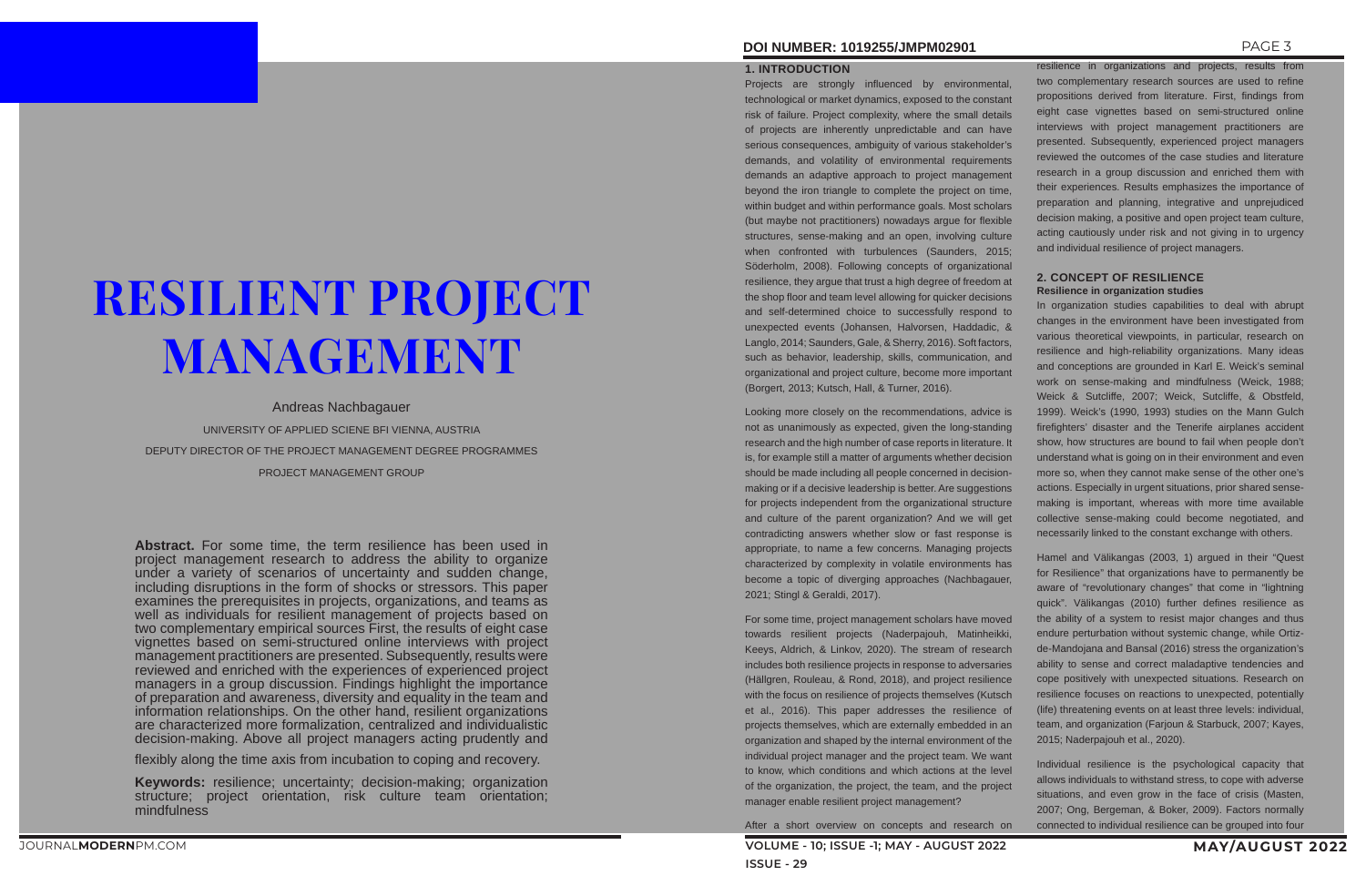categories: personality traits (or characteristics), problem solving skills, social competences, and emotions (Cooper, Flint-Taylor, & Pearn, 2013; Rees, Breen, Cusack, & Hegney, 2015). While older research treated resilience as personal trait, recent literature highlights that individual resilience is highly dependent on the context. Thus, resilienceenhancing factors successful in one context might not be relevant in another context. Furthermore, studies point to the importance of social support for individual resilience (Fletcher & Sarkar, 2013; Wilson & Ferch, 2005). Based on individual competences, team resilience enables the team to jointly sense and correct maladaptive tendencies. Abilities to cope positively with unexpected situations can arise from a team's positive orientation towards acquiring new skills, mastering new situations, and improving competences, and from collective efficacy, i.e., the group's shared belief in its conjoint capabilities to organize and execute the courses of action (Ortiz-de-Mandojana & Bansal 2016, Bandura 1998).

Organizational resilience is the ability of the organization to rebound from adverse and unexpected situations towards the right path to success. Building blocks of resilience are prior sense-making, resourcefulness, adaption, and robustness (Orton & Weick, 1990). Resilient organizations are characterized by "conceptual slack, ad hoc problemsolving networks and [...] rich media to communicate" (Sutcliffe & Vogus, 2003, p. 101). They reduce the degree of control; they lessen immediate activity and increase their requisite variety. Tasks are not understood as instructions or fixed responsibilities but are formed by coordinating activities (enacted). Against the backdrop of the shared goal, team members are encouraged to track possible misassumptions and to question known routines (Kayes, 2015). Resilience on organizational level also stems from processes that encourage mindfulness (Sutcliffe, Vogus, & Dane, 2016). The project team needs to understand the situation and to have the feeling of manageability. This asks for options of influence and actions for every individual, for transparency of goals, impact factors, events and situations (Borgert, 2013).

High-reliability organizing has originally focused on safetycritical environments only and on absolute reliability: Wellknown application fields are nuclear power plants, aircraft carriers and air traffic control systems (Bigley & Roberts, 2001; La Porte, 1996; Ramanujam & Roberts, 2018). More recently, the concept of high-reliability organizations (HRO) has been merged with the idea of resilient management. HRO, as described by Weick and Sutcliffe (2007), emphasize the necessary mindfulness and organizational preparation for the unexpected incident, as well as learning

effects from such events (Christianson, Farkas, Sutcliffe, & Weick, 2009).

Weick, Sutcliffe & Obstfeld (1999) recommend five principles for managing the unexpected: (1) preoccupation of failure, (2) reluctance to simplify, (3) sensitivity to operations, (4) commitment to resilience, and (5) deference to expertise. HROs strive for flexibility, because unlike anticipation, which encourages thinking first and acting then, flexibility encourages action while thinking so that we can think more clearly. This elasticity also comprises decision structures which put knowledge and skills above hierarchy, and which delegate decision-making responsibility to the shopfloor level. In retrospect, project managers should take their teams through decision-making involved by using systematic review procedures and reflect on how to handle the event more mindfully (Weick & Sutcliffe, 2007).

#### **Resilience in project management**

Project resilience was first addressed by Kutsch et al. (2016) as capacity to organize under a variety of scenarios, including disruptions in the form of shocks or stressors. Resilience research goes beyond the traditional project risk management and the assumption that one can manage risks. Risks are potentially unknown in advance and therefore unmanageable, and projects inherently vulnerable to external shocks (Bredillet & Tywoniak, 2016). Recently. Nachbagauer and Schirl-Böck (2019) argued that past project management research has neglected risk and uncertainty while taking a hierarchical planning and control focused approach, while we need a resilient approach based on self-organizing.

Certainly, disruption and vulnerability under conditions of urgency is not new to project management scholars and practitioners. In project management theory, we find traditional approaches recommending getting a grip on turbulences by anticipating changes as early as possible, while solutions that are more recent call to rethink arrangements of structure and flexibility (Söderholm, 2008). Scholars argue for more flexibility and reduced control in decision-making situations, for responsibilities to be delegated locally, for situation awareness, collective sense-making, and mindfulness (Atkinson, Crawford, & Ward, 2006; Merkus et al., 2017). Novel approaches, such as agile project work, ad hoc teams and adaptive structures are gaining ground (Geraldi, Lee-Kelley, & Kutsch, 2010; Wysocki & Brown, 2019).

According to Johansen et al. (2014), project team members should be entitled and even stimulated to express their concern in regular uncertainty analysis workshops. It is

important that project owners become actively involved in managing uncertainty in projects with a hands-on- rather than a hands-in- attitude. Learning and knowledge creation are seen as essential parts of uncertainty management, which need to be followed systematically in a supportive, dynamic reflective process. Atkinson et al. (2006) suggested that uncertainty management asks for trust building, sense-making, organizational learning, and an appropriate organizational culture.

According to Kutsch et al. (2016) the road to project resilience entails five key stages, from the scanning of signals of change in the environment (noticing), to the understanding of those signals (interpreting), planning of responses (preparing), and reduction of damage when the change occurs (containing) and, finally, the adaptation to the new reality resulting from the unexpected crisis (recovering). The resilience of a project is based on acceptance of risks and uncertainty, and readiness for continuous learning.

Saunders et al. (2016) analyzed project management responses to project uncertainty taken from high-reliability practices. In their empirical study on civil nuclear and aerospace projects, they found that project manager adopted high-reliability practices for managing uncertainty in projects, inter alia, an open and no-blame learning culture, decentralized decision-making processes, and mindfulness. When drafting high-reliability project organizing, Saunders (2015) recommends clear highlevel decision-making rules and a strong organizational culture built on openness, communities of practice, team learning, and trust. The team is encouraged to discuss and negotiate its way and reluctant to simplify interpretations of project situations. Redundancy and conceptual slack in terms of processing multiple interpretations of events is encouraged.

# **Levels and timeline of resilience**

Ramanujam (2018) differentiates between the system, interorganizational, organizational, organizational subunit, team and individual level of resilience and reliability standards. Naderpajouh et al. (2020), redefines these levels for project management to society, industry, organization, project, team or group, and individual, respectively, pointing especially to mutual influences and preconditions. This paper focusses on the project, at the parent-system, i.e., the organization, and the internal environment, i.e., project manager and project team.

In addition to consideration of levels literature on resilience emphasizes the temporal dimension, i.e., the variations of performance over time, arguing that in these phases different patterns of actions, capabilities and mind-sets are necessary, both of the organization and the individuals involved (Darkow, 2019; Kayes, 2015; Nachbagauer & Schirl-Böck, 2020). Usually, three phase are distinguished Three phases are distinguished under similar names (Duchek, 2020; Ramanujam, 2018), i.e., anticipation, coping and adaption; absorption, adaption, restoration; or anticipation, response and resilience Accumulated crises are sometimes divided into four phases with a separate disruption and recovery phase (Vakilzadeh & Haase, 2021). Centering on unexpected adversaries, this paper follows a three-step model.

Based on the literature, the research embarks on the propositions summarized in Table 1.

# TABLE 1. RESEARCH PROPOSITIONS (OWN SOURCE)

| Level        | <b>Proposition</b>                                                                                                                                                                                          |
|--------------|-------------------------------------------------------------------------------------------------------------------------------------------------------------------------------------------------------------|
| Organization | P1: The better organizational culture and structure, resources and external conditions harmonize with each<br>other, the more successful organizations are in coping with the unexpected adverse situation. |
|              | P2: The more adaptable the decision-making and communication structures are, the more successful the<br>organization is in dealing with unexpected adverse circumstances.                                   |
| Team         | P3: The better project teams can act beyond routines, the more successful they will be in dealing with the<br>unexpected adverse situation.                                                                 |
|              | P4: The greater the tolerance for mistakes and the more active the examination of mistakes, the more<br>successful the project team is in coping with the unexpected adverse situation.                     |
| Individual   | P5: The more project managers dissociate themselves from the idea of completely predictable situations,<br>the more successful they become in dealing with unexpected adverse situations.                   |
|              | P6: The better project managers can act beyond routines, the more successful they will be in dealing with<br>the unexpected adverse situation.                                                              |
| Timeline     | P7: Depending on the phase before, during or after coping with the unexpected adverse situation,<br>organizations, teams, and individuals need different structures and patterns of action.                 |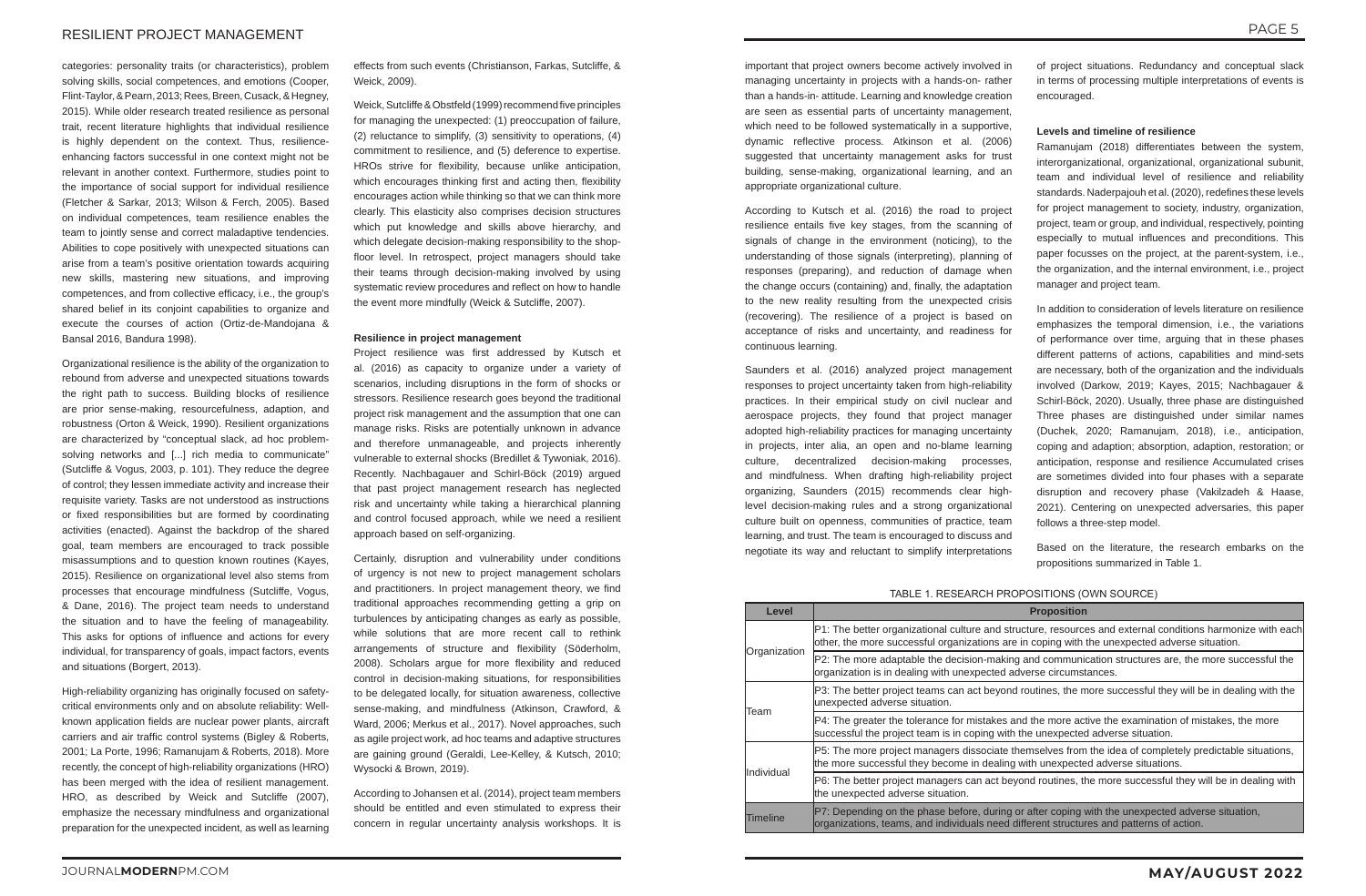# **3. METHODOLOGY**

Aiming to gain an exploratory understanding of resilience in projects at different levels, we opted for an interpretive epistemology in the tradition of the grounded theory (Strauss & Corbin, 1990): the research strategy involved a two-stage mixed methods approach, We employed (1) case vignettes, for which an on-line semi-structured questionnaire containing both open-ended and closed questions, was used and (2) a group discussion concerning propositions derived from the case studies extended to include issues that the discussants felt were missed out in the case studies.

# **Cases vignettes**

In spring 2018, P-M-A (Austrian Member Association of IPMA) members and project managers found in the university database were invited to participate in an onlinebased screen-and-keyboard interview. The first part of the semi-structured online questionnaire dealt with uncertainty in a specific project and inquired about the experiences and actions of project managers in this situation. After asking for a free description of the case, this part was structured along two dimensions of consideration: The social dimension asked for actions, decisions and involvement of the project manager, the project team, and other stakeholders and the temporal dimension unfolded along the occurrence of the unexpected: before, during and after the event. Finally, we asked the interviewees to assess whether turbulences could be adequately managed through actions taken. The results of the first part of the interviews were summarized in the form of case vignettes.

A second section focused on the embedding of projects in the organization along the dimensions indicated in the literature (Borgert, 2013; Saunders, 2015). We asked respondents to estimate the amount of project resilience and rate their own organization on 5-point-scales in the dimensions of project design, project communication, sensitivity and awareness, project error culture, project team, and project-oriented culture in the organization. Individual resilience was measured using the RS-11 scale (Schumacher, Leppert, Gunzelmann, Strauß, & Brähler, 2005). In addition, we asked respondents to assess to rate the structural characteristics of the organization in the dimensions of degree of formalization (high – low); distribution of decision-making power (central – decentralized); decision-making process (individual – collegial); information relations (bilateral – multilateral); speed of feedback (fast – slow) and risk-taking (high – low) (Deal & Kennedy, 1982).

Controlling for completeness, richness, and typicality of the cases, we ended up with eight usable vignettes of incidents and companies out of 33 accesses to the online survey, all of which were classified as large companies (more than 250 employees). All respondents have many years of international experience as project managers; most of them have another function in their company in addition to project management. In the end, half of the sample (cases  $1 - 4$ ) reported that the organization/project was able to successfully manage the unexpected situation, the other four respondents (cases  $5 - 8$ ) felt that the incidents were not managed adequately.

Despite the call for theoretical sampling in qualitative research (Strauss & Corbin, 1990), for practical reasons the responses, and thus the cases, are based on selfselection, which could bias the results. Nevertheless, we have obtained a fairly diverse sample, which makes it possible to discover commonalities and differences and to form project types. The review of the structural variables suggests that the vignettes have exemplary value.

# **Group discussion**

In the moderated group discussions, we wanted to know how well propositions derived from the case studies and literature review would fit a project-oriented organization. Six project managers from the university's practice network were purposefully selected according to the length of their experience (at least 15 years), as well as the industry affiliation, the degree of complexity and the internationality of the projects supervised. There was no overlap in personnel between the survey participants and the discussants.

The moderated group discussion started with a contentoriented input from our side, in which first the previous research findings from the literature and the case vignettes were briefly presented. The main part was then dedicated to an unobtrusively moderated discussion among the participants. Topics on planning, organizational structure and decision-making, individual resilience and organizational culture were discussed. The discussion was supported by mapping the results.

The discussion was video-recorded and resulted in 1 hour 45 minutes of material, which was then (partially) transcribed. The subsequent thematic coding (according to Flick, 2011) was based on pre-established categories derived from literature like organizational structures, planning and preparation, decision making, project orientation, project design, team culture and behavior, practices of action,

All organizations in the case vignettes that where successful in adapting to sudden incidents defined themselves as project-oriented, while only one out of four of the unsuccessful cases did. But this may be just an interpretation of the respondents, as we did not explicitly ask for structural or strategical characteristics of projectoriented organizations (PM methodology, PMO, PM standards a.s.o.). Therefore, the study cannot make any statements about the role of structured and formal project management tools. Nevertheless, based on answers to more broad questions all organizations seem to have the appropriate institutions and instruments. This is also reflected in the answers to the request to evaluate different dimensions of a project-oriented culture: only one case in each category consistently indicated low characteristics of project orientation. There is no systematic correlation between successful management of unexpected adverse situations and embedding in a more project-friendly organizational culture, nor better relationships with their stakeholders and environment. However, successful cases showed slightly more flexibility regarding project goals, project hierarchy and structure.

individual behavior, error handling, tools and methods a.s.o. and supplemented by categories derived from the material. We then identified links between our first-order categories and clustered them into more abstract, secondorder themes. Ultimately the case vignettes broken up accordingly, and results of both sources were grouped into a common structure.

# **4. ESSENTIAL THEMES FOR RESILIENT PROJECT MANAGEMENT**

By combining the case studies with the group discussion, seven themes essential for resilient project management can be identified: Formalization and decision-making, project orientation, risk culture, team orientation, error culture, individual resilience, and acting along the timeline. Nevertheless, some categories emerged more in the vignettes or in the discussion; some were clearly addressed in both sources.

# **Formalization and decision making**

In the successful case vignettes, the project design allowed for some flexibility in project objectives, making it easier for the project to respond to unforeseen situations; the same result applies to flexibility in terms of structure and hierarchy. Decision-making authority and the form of decision-making are not uniformly distributed in the positive and negative cases, so it cannot be concluded that a higher or lower level of formalization or centralized or decentralized decisionmaking processes are fundamentally better for coping with unexpected situation. However, the organizations that reported coping well tended to be characterized by a higher level of formalization combined with more multilateral information relationships. Decision-making power is more centralized, with the project manager deciding alone in most cases, but with information and consultation with the team. Thus, the focus on an individual (vs. collective) decisionmaking process is rated as equally important in all cases. The decision-making competence has not moved from the hierarchy to the specialists and experts. Furthermore, the vignettes underline that more and open communication is important to manage the unexpected.

The group discussion participants agreed that the organization must give the project team the autonomy to make decisions and take actions (PM1). To this end, the situation must first be properly classified, considering the duration of the project and the various degrees of complexity (PM1, PM2). The group discussion participants found the "triage" tool useful for an initial analysis. The framework recommends, first, to define the situation and

the degree of complexity together in the team and, second, to provide standardized procedures ("routines") or in-depth analysis depending on complexity.

In most cases, there is no time for detailed considerations, instead it is necessary to react quickly: "I don't have time to think about this. This has to work." (PM1). In general, long checklists or rational decisions are not considered helpful in situations that require quick action. In contrast, experience, an acquired sense of what to do, and preplanning considerations are often critical. One participant refers to this combination of planning and gut feeling as "gut knowledge" (PM4), which can be recalled quickly and facilitates improvisation (PM3). After mastery, selfreflection and learning take place: "Was what I assumed right?"; "Am I more relaxed now?" (PM2).

Agility in the project could facilitate dealing with the unexpected (PM3), as this framework provides for making short-term agreements, e.g., with the client, on necessary reactions. Accordingly, this should also be structurally enabled by the organization. Trust is necessary to have sufficient scope for decision-making (PM5). In addition, clearly defined processes are also necessary, e.g., to pass on information in adverse situations (PM1). Ultimately, the organization is responsible for making these processes transparent and ensuring that they are followed.

# **Project orientation**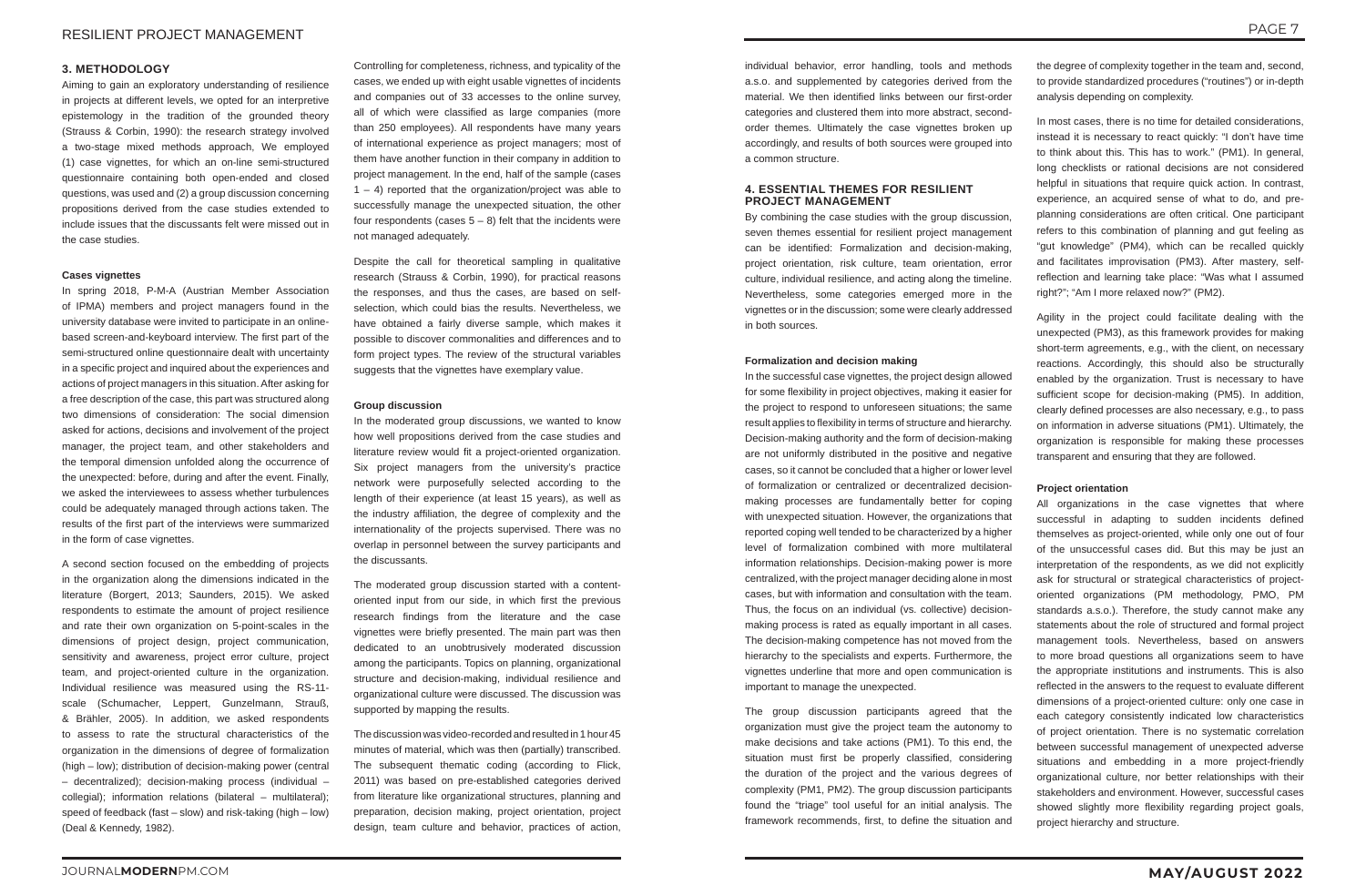PAGE 9

# JOURNAL**MODERN**PM.COM **MAY/AUGUST 2022**

# RESILIENT PROJECT MANAGEMENT

Participants in the group discussion agreed that complete planning is not possible in complex and lengthy projects (PM1) and questioned the common planning orientation in project management. Change is part of project work; projects are characterized by uncertainty. Especially in highly complex projects, one can "expect the unexpected" (PM6). As a result, project managers and the team in longrunning, complex projects are better prepared to respond to unforeseen adverse situations.

In complex, longer-term situations, project plans are only rough plans for the whole duration, with a detailed plan only for the first phase (PM3). The team must be made aware that the project and project management methods are "only a framework that reflects the current state of knowledge" (PM5), and that change is an inherent part of project work. The team must understand that the plan is only a snapshot. But plans and other structural project management methods, even if initially perceived as unimportant or just a nuisance, can be helpful when unexpected events occur because project managers can then quickly find solutions.

The impossibility of complete planning must be clearly communicated to the project sponsor (PM3). Excessive expectations on the part of the project sponsor (and sometimes the project owners) must be challenged at the very beginning of the project, especially if they are based on a point-to-point landing or a meticulously executed plan (PM4). One participant reported his positive experience of defining the buffer together with the project owner, thus also holding him accountable. This can also stimulate fruitful discussions about priorities, e.g., that although higher costs are incurred now, ultimately the goal will be achieved cheaper and faster (PM2).

### **Risk culture**

Risk-taking cultures show more features of project resilience than non-risk cultures. Although this could be an artefact given the small number of cases, it is reasonable to assume that a risk-taking culture is associated with more communication, more sensitivity to the environment and more flexible project structures.

In Deal and Kennedy's (1982) model the dimensions of the degree of risk associated with a company's key activities and the speed at which companies learn whether their actions and strategies are successful span a 2x2 matrix. In general, the dimension "speed of feedback" proved to be less important than "readiness to take risks". The answers to the questionnaire allowed the vignettes to be placed in the matrix (Figure 1).

- Process cultures (bureaucracies): Low risk, i.e., errors hardly ever occur, and if they do, they do not cost much. Rules are carefully followed without effective determination and control of success. Two successful cases resemble process cultures.
- Tough-guy, macho cultures: Individualists who like to take risks and get quick feedback on their decisions. This is an all-or-nothing culture where employees are successful, like excitement and work hard to become stars. Four project organizations, half of which are successful cases, can be placed in this quadrant.
- Analytical project cultures (bet-your-company cultures) are characterized by high risk and low or slow feedback. The culture is long-term oriented, and there is a collective belief in the need to plan, prepare well, and execute accurately at all stages. One case studied can be described as an analytical project culture.
- The "Work hard Play hard" culture is characterized by low risk and quick feedback. Employees in this culture often display high levels of energy and good humor. Stress arises from the amount of work rather than uncertainty. An organization belongs to this type.

Deal & Kennedy's Cultural Model



## FIGURE 1. POSITION OF CASES IN DEAL AND KENNEDY'S (1982) MODEL (OWN SOURCE)

Slow-response/low-risks and high-risk/fast response cultures managed adverse situations better. Superficially, and considering the small number of cases in the sample, one can assume that both are harmonious cultures, while the others are not: Especially for the analytic project cultures ready to take high risks, environmental feedback and thus signals indicating a need for adjustment arrive too slowly to correct previous courses of action. In general, it is assumed that analytical project cultures have difficulties in dealing with unexpected problems and deviations from the plan and would need much more time to adapt.

At the other extreme - "work hard, play hard" - the project manager and the project team were stressed by conflicting agreements and constantly changing requirements in a

very short time. No one was willing to take the leadership role and resist stakeholder demands in favor of smooth project implementation because they were confronted with the need to reorganize structure and process, but at the same time were risk averse.

#### **Team orientation**

Project practices depend strongly on the spirit within the project team. Indeed, the culture of project teams differs significantly between vignettes of successful and unsuccessful projects: In resilient projects, diversity of project participants is allowed, even if this may hinder project consensus, the project team is characterized by tolerance towards other opinions and perspectives, and team discussions are based on sharing rather than on defending one's own position. In both successful and unsuccessful events, project teams are described as very trusting, with project team members relying on each other and the project team living shared values.

In successful cases, reflection and critical debate were welcomed. Feedback is recognized as a valuable tool for management and is actively used, and transparency is lived by all project participants. However, the open communication culture is limited to the relationships within the project. As relationships played a key role in all cases, no difference in active maintenance within the organization and with other important stakeholders could be found. Contact networks existed both in effective and ineffective projects.

Sensitivity and awareness are believed to be central to handle unexpected events. Sensitivity contributed to managing turbulences, especially by noticing and checking weak signals or minor changes and questioning assumptions and values within the project team. While participants in both case groups were willing to accept uncertainty and project crises as an inherent part of projects, sensitivity and awareness were more pronounced in the successful cases, although not consistently so.

Resilience requires flexibility, adaptability, and "sensing" or "awareness" (PM1) and "a continuous mindful sensorium" of necessary changes in the team. This also requires understanding the individual members of the project team and their attitude toward change. Patience and observation are necessary even when quick action is expected (PM2). In the short term, emotional deviations and imbalances must be accepted, and even after the decision has been made, the project manager should also give enough room to the emotions in the team.

At the group level, the project manager must "get a grasp" of the situation and the emotions in the team and quickly move out of "powerlessness" (PM1) to create shared situational awareness with the team. Targeted creativity techniques are needed to make different perceptions and opinions visible. Coming from systemic consulting, circular questioning also seems useful in the process of making diversity of opinion visible. On the other hand, it is important that the project manager is aware of the danger of groupthink in the project team (PM5).

Behind "facts" that are addressed in critical situations, there are ultimately different perspectives and experiences. These can be made fruitful (PM4) by highlighting small hints and directional words that can shed light on background assumptions (PM2). Humble attitudes are helpful: "How can I put things into context relatively quickly when I wasn't even aware that these things mattered?" (PM1). The discussants also recommend the involvement of mentors and the creation of an appropriate network to provide support when problems arise.

# **Error culture**

In the case vignettes, the open-mindedness and sensitivity within the project teams is reflected in the more appropriated error culture within successful teams. Errors are allowed and are considered as useful feedback, and near-misses are viewed and analyzed as an indication of vulnerabilities. On the downside, procedures and processes are not revised after errors occur in successful cases. It stands to reason whether this is due to the more general culture in the organization or whether employees believe that having successfully "survived" is enough not to fundamentally question processes and procedures.

In terms of an open error culture, it is important that the project management allows the team to make mistakes when acting (PM4) and tries to prevent the emergence of a "culture of fear" (PM6). The absence of sanctions promotes team autonomy and empowerment. However, it must not stop at mere announcements; it is crucial that an open culture is really lived (PM2).

High-reliability organizations and high-performance teams engage in open and regular discussions about mistakes and near misses. Focusing on near misses can help focus on where "it got thin" (PM2), and where control tools are needed. De-briefings are essential to reanalyze the complex social system and question what was critical to (missed) success (PM1). In addition, there is a need for a culture within the project team that is permanently focused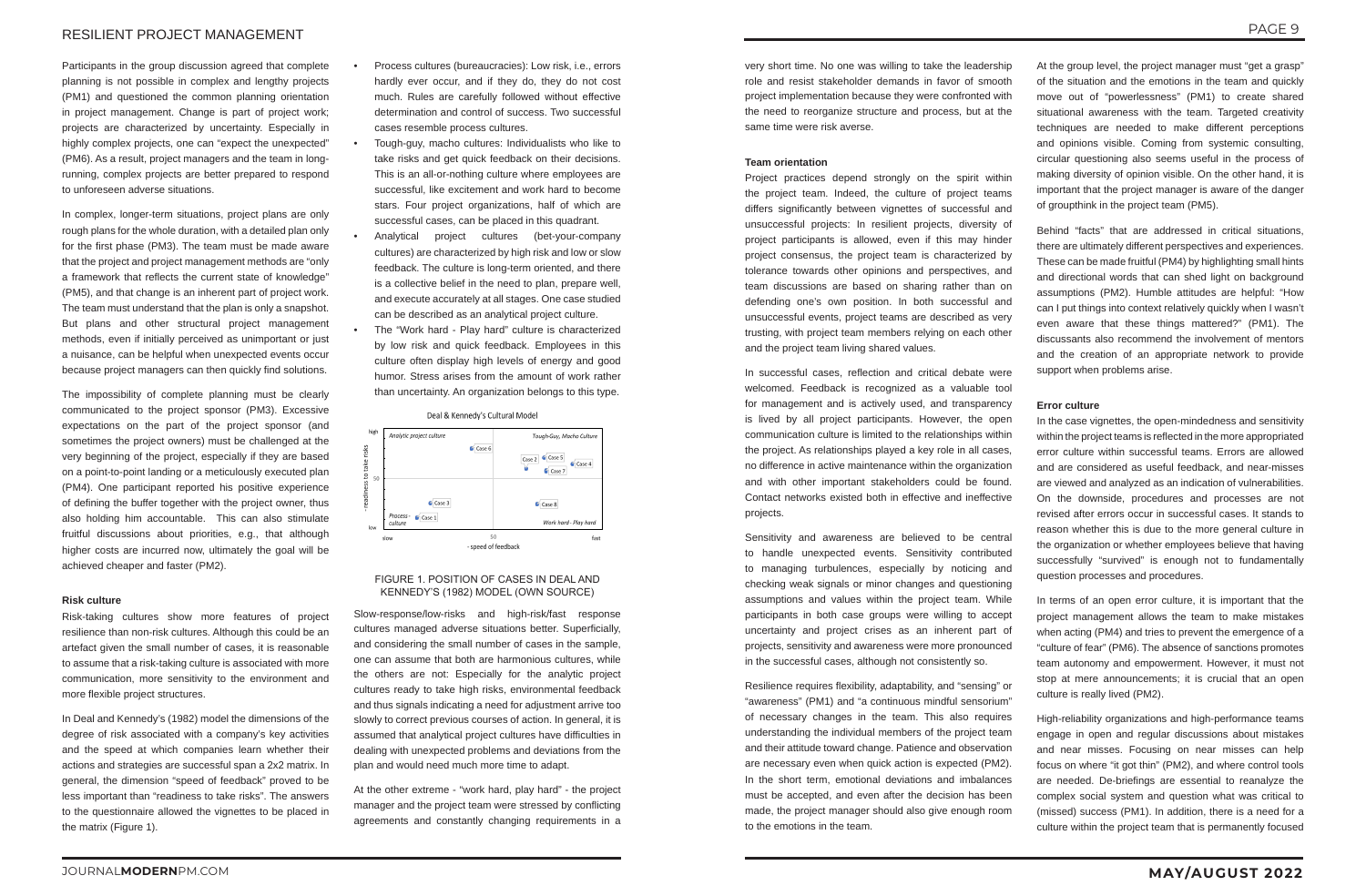# RESILIENT PROJECT MANAGEMENT

on making different viewpoints visible, accepting different opinions, and playing a key role as a critical commentator, an "advocatus diaboli".

One obstacle to this is the widespread tendency for everyone to want to protect their own project and the lack of social acceptance to talk openly about problems and mistakes (PM5). In project management, even if very good experiences are reported, there is still a lot of "overconfidence" (PM6); "mental models" are "frozen", often within the framework of rigid organizational structures (PM2). Therefore, it is important to be aware of the existing mental models of all team members and how they relate to the existing organizational structures. Furthermore, it should be noted that not all team members find it easy to talk openly about mistakes, as this is more difficult for men (PM5) and narcissistic personality types (PM4), for example.

- If I have plans, I follow them.
- It is important for me to remain interested in many things.
- I can handle several things at the same time.
- I can also overcome myself to do things that I don't really want to do.

Introducing an open error culture or no-blaming culture carries the risk that great openness can lead to offending those involved (PM5). Assertiveness must therefore be complemented by a sensitive and recipient-oriented attitude in communication. It is important to distinguish between the content level (e.g., consequences for corporate goals, resources, and time) and the personal-emotional level, where empathy and understanding for mistakes can be shown (PM2).

#### **Individual resilience**

The RS-11 resilience scale used as in online interviews captures the level of internal resources and their share in the positive handling of events with ease of use and high reliability and validity. In the case vignettes examined, the project managers who have successfully managed to cope with the adverse situation showed a greater resilience (2.7 vs. 3.2 on a 5-point scale). Successful project leaders had significantly better values especially on the following issues:

• I have enough energy to do everything I need to do. Participants of the group discussion consider the development of high individual resilience in project management to be central: "I have to see that I still have options. That I can manage and not be managed."(PM1).

Of utmost importance is processing one's own insecurity and own stress. Resilience enables the project manager to be emotionally stable, which in turn enables the project team to be emotionally stable. However, the extent to which one's own concern can be made visible is debatable: "To what extent do I also communicate my uncertainty, if there is any?" (PM1). This is contrasted by the demand that "the team can see that the project manager always keeps his cool." (PM4).

The discussants agreed, that "you should not let yourself get off track by the unexpected, because it's just part of it" (PM5). Rather than lapsing into activities, it has proven useful to adopt an "observer perspective" that also communicates to the team that turbulence is not a dreadful thing, "not a disaster" (PM4). Coping with the unexpected becomes easier with experience, which is why knowledge sharing in the form of mentoring is essential for project managers with less experience. However, experience is in any case one of the most important criteria when selecting project managers for complex projects.

#### **Acting along the timeline**

In the case vignettes, successful organizations have succeeded in adapting their management style to the situational requirements. A pronounced structure of the organization, i.e., more formalization of processes and communication, centralized responsibilities, and clarity of tasks, helps in the phase of anticipation, because noticing irregularities is not lost in the noise of unstructured organizational events and, moreover, a clear sense of responsibility can be localized among decision-makers.

When it comes to flexible decision-making processes. the cases contradict some stances in literature (e.g., Borgert, 2013). Successful organizations were generally characterized by a higher formalization grade, and decisionmaking power was more centralized. Contrary to Weick and Sutcliffe's (2007), claim to let decision-making migrate to the people who have the most expertise to deal with the problem, most decisions in successful cases were taken by the project manager alone, albeit after consulting with the team, and specialists and experts were not involved in the cases more than needed.

Successful project managers involve their team in the coping phase for identification and analysis as well as in preparing decisions in unexpected adverse situations. Then, a relatively flat hierarchy and team empowerment are prevalent. In this phase, it is particularly important that the different approaches and perspectives of the team members are considered to minimize the 'blind spots' of the organization. Ideally, this phase result in a shared situational understanding of the project status and a consistent sense-making.

Once a decision has been made on how to proceed to deal with the unexpected, successful organizations manage to return to formalized hierarchy and clear communication structures. Rapid coordinated action as well as clear instructions from the management require intensive, but at the same time very specific, selective communication, which is achieved through clear, bilateral communication

structures and a common language.

In line with the results of the case vignettes, the panelists in the group discussion formulated different measures depending on the phases. Fir identification and analysis, team empowerment and diversity of opinion improve decision-making. The panelists emphasized that it is the project manager's job to consider different approaches and perspectives as a jointly developed situational awareness among team members, as these perspectives can add value in the decision-making phase. In addition, it is the project leader's job to balance the different personalities and reactions of team members while promoting selfconfidence and stabilizing the emotional situation. After decision in the coping phase, clear, centralized communication and leadership improves the outcome. In the adaption phase, a self-reflection and learning process should be initiated to better understand what happened in retrospect.

# **5. MULTILEVEL RESILIENT PROJECT**

# **MANAGEMENT**

In the debate on resilience, reference is often made to a multilevel model that corresponds to the classic tripartite division of the organization-group-individual-schema supplemented by the level of the project (Naderpajouh et al., 2020). The discussion of the results also follows this classification and at the same time refers to the propositions originally established in the literature.

However, there is a caveat to be made here: The levels are ultimately not separable, but the design of one has clear implications for the others. The same applies to the categories in general, as each can be seen as a precursor or result of the other. Mutual reinforcement effects are therefore to be expected. This point illustrates the claim that resilience cannot be seen as an isolated part of (re)actions against adverse circumstances but must be understood in an overall picture.

#### **Organizational level**

In line with sense making approaches (Weick, 1988, 1995), the unexpected emerges primarily from its internal way of observing the environment, i.e., because fundamental assumptions or expectations of the organization have become "blind spots". In the cases, for example, process cultures were challenged by new and rapidly implemented regulations and the loss of clear direction. Tough-guy cultures took risks - more or less consciously - based on poorly defined project missions, and analytical project cultures struggled to manage unexpected problems and

schedule slippage.

Addresses primarily the project sponsor empirical results call for stakeholders to be involved in resolving instability. This requires established communication with (external) stakeholders before turbulence begins and is linked to clear project goals and benefits. Project managers actively cultivate relationships within the organization and with key stakeholders outside the organization, a task confirmed by the statements in the group discussion.

### **Project level**

Project managers have confirmed that complex projects fail in completely planning of processes. Planning is a permanent task and involves only preliminary answers that have to be specified and adapted in the course of the rollout (Blomquist, Hällgren, Nilsson, & Söderholm, 2010; Perminova, Gustafsson, & Wikström, 2008). The more project managers disassociate themselves from the idea of fully predictable situations, the more successful they become in dealing with jolts and insecurity. Despite skepticism about the effectiveness of plans to meet expectations of coping with the unexpected, respondents continue to consider planning necessary. Planning defines a (collective) understanding of the project and prepares the participants for different scenarios that can be used in an emergency. Considerations mentioned include the possibility of building up "organizational slack" (resources, time), "conceptual slack", and the situational elasticity of linking planning to current developments and experiencebased routines and heuristics (Nachbagauer, 2021).

To be able to act quickly in an adverse situation, cumbersome and rational decision-making procedures often do not work; established routines can even be obstacles in dealing with the unexpected shocks. At the same time, arrangements such as established communication channels, are valued. Similarly, structured decision models are seen as very valuable, while checklists are rejected. This supposed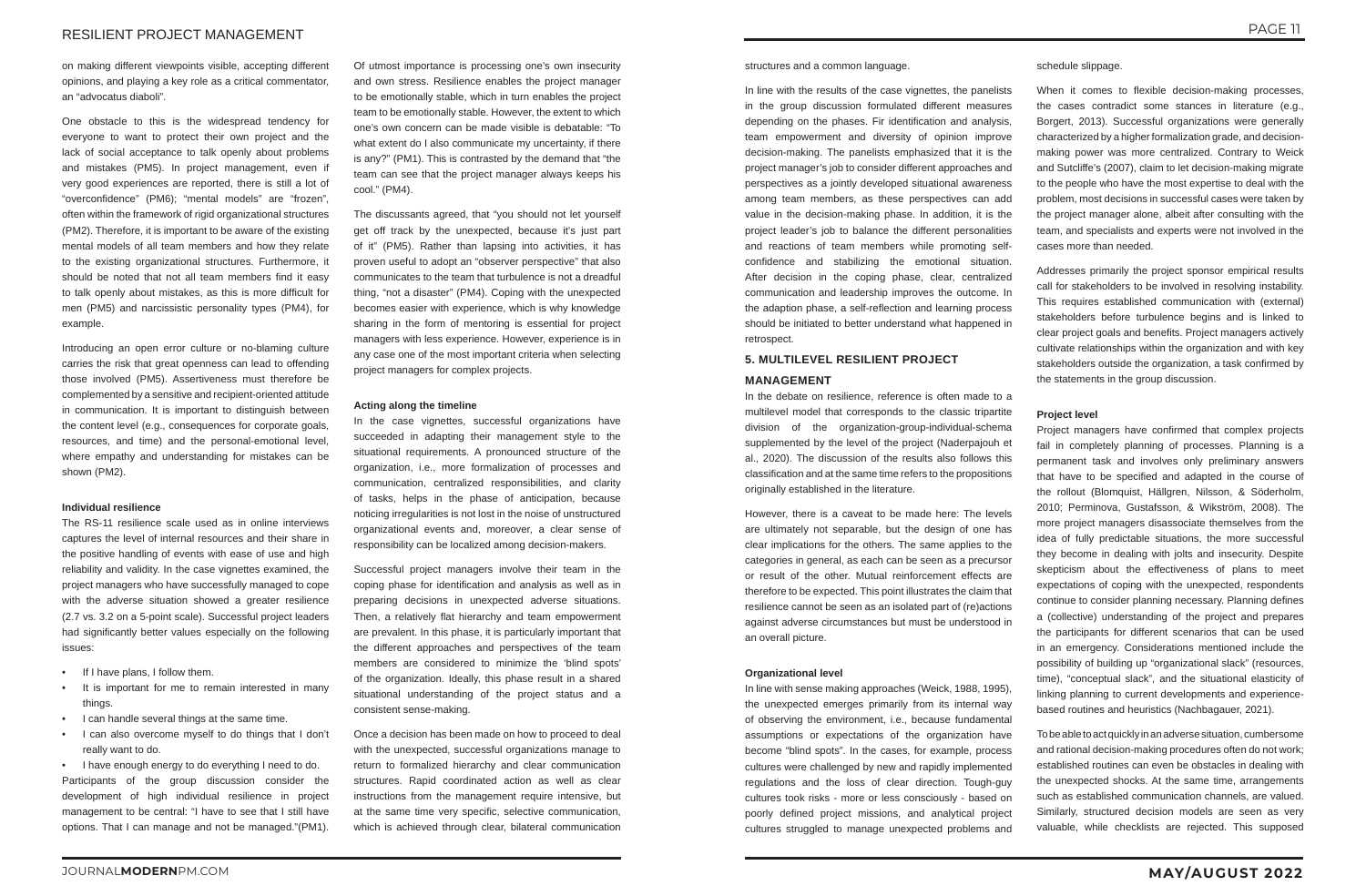# RESILIENT PROJECT MANAGEMENT

contradiction can be resolved by two considerations. First, tools are understood as mere guides to meaningful action if these are kept open for the current situation. Tools mentioned in the discussions do not make any substantive statements, as is common with checklists in medicine or aviation. Rather, they only mark necessary stages in the decision process without marking preferred directions on how to decide. Secondly, it is recognized that the perception and interpretation of facts is significantly influenced by different perspectives and experiences: What matters is what one brings "into" the decision-making pipeline. For project management tools, this means that they are useful if they describe issues that need to be considered, but do not prescribe what is "better" in terms of content.

The cases emphasize adaptable project objectives, and flexible structures and hierarchies in line with previous research (Geraldi et al., 2010; Maylor & Turner, 2017). The management of adversaries succeeded in those organizations that adapted their management style to the situation requirements. They were flexible and involved the team in the coping phase, and re-established efficient, organized, and centralized communication especially after decision-making. Goal orientation and clarity within the organization prevailed. In line with theoretical considerations, autonomous decisions at the project level are possible precisely because they are based on undisputed organizational structures such as communication channels and hierarchies, knowledge of the participants, trust, and clarity of strategic goals (Nachbagauer & Schirl-Böck, 2018). In the group discussion the findings were confirmed and supplemented by considerations on the project manager's job to balance the different personalities and reactions of team members and to developed situational awareness among team members in the coping phase.

#### **Team level**

Literature stresses the importance of a positive team culture (Borgert, 2013; Maylor & Turner, 2017; Saunders, 2015). The team should be encouraged to discuss and negotiate its way to action matching the specific project situation. Reflection and critical debates are crucial, and they take advantage of the diversity of the project participants and multilateral information relations.

Resilient teams are characterized by tolerance towards other opinions and perspectives. Feedback is acknowledged as an important and helpful tool for management and most decisions in successful cases are taken after consulting the team. The assumption that a greater degree of forgiveness and active engagement with mistakes in the project team

and in the organization increases successful handling of the unexpected and uncertainty is confirmed. However, for this positive attitude to take effect, it is necessary to build a corresponding culture of trust, an undertaking that poses many challenges, especially in the project (management) context.

Results pointed out the significance of a positive error culture. Because one's own knowledge and assumptions are reinforced in adverse situations, correction through team processes is important. A better understanding of the situation can often only be achieved by a diverse team with different views and approaches. Team situation awareness enables the team to understand the initial situation in a common picture, to make appropriate assumptions and to take the measures that the new situation requires (Salas, Prince, Baker, & Shrestha, 1995). Learning from what happened when confronted with the unexpected with the unexpected requires an organizational and team culture that allows people to talk about mistakes and failures rather than hide them, a culture in which mistakes are accepted. Mindfulness requires people to focus on failures rather than successes, and to realize that others can know more than you can (Barton & Sutcliffe, 2010; Weick & Sutcliffe, 2007).

#### **Individual level**

Smart project managers and project teams succeed in regularly challenging familiar routines. In complex projects, this is even more successful because project managers tend to expect the unexpected, whereas in simpler contexts, they tend to stick to the trained routines for longer. Promising success is a high level of attention to deviations and a detachment from previous experiences. Therefore, the connection of clear decision-making structures with experience and heuristics is required, as the term "gut knowledge" coined by a participant, expresses very nicely.

Regardless of organizational culture, high-level decisionmaking rules do not rest with the team, but with the project manager. And contrary to empowering conceptions recently brought forward (Malik, Sarwar, & Orr, 2021; Yu, Vaagaasar, Müller, Wang, & Zhu, 2018), the need for leadership in turbulent times and the urge to take over responsibility seems to be more important than shared decision-making and participation. However, for this to happen, project leaders first need to be able to organize themselves well. So above all, they need to get a grip on their own fears and stress. Individual resilience is crucial for successfully coping with unfavorable situations, enables managers to play an active role and provides emotional stability for the project team.

Resilience in our sample is also associated with a kind of "cool" management behavior. The project manager needs to be primarily focused on making purposeful decisions, be able to multi-task, and be energetic even when faced with unpopular decisions and tasks. Evidently, in unfavorable times, managers may have to make decisions that go against the interests of others, sometimes even their team.

Notably, successful project managers tend to be risk adverse. One of the recommendations was to "significantly reduce risk appetite". While all projects were ready to accept turbulences or even crisis as normal in projects, reactions in successful accomplishment of incidents were slow - at least there was no frantic "activism". Even if urgency is an issue, successful project manager did not react too quickly and rashly. When asked for recommendations on how to cope with surprising and turbulences, most project managers mentioned themes such as: "keep calm", "keep a cool head" and "take time to reflect and plan". However, as soon as a decision has been made on what needs to be done after the disruption and reflection, a quick reaction and unquestioning leadership is required.

#### **6. CONCLUSION**

Findings from case reports and the group discussion show several systematic links between successfully dealing with the unexpected and characteristics normally attributed to resilient projects, i.e., environmental orientation, sensitivity and mindfulness, higher willingness to accept diversity and equality in the team and multilateral information relationships. They are alert to deviations, slow down their actions to better and more fully understand problems, and are less attached to the past. Organizational and team resilience relies on the individual resilience of project managers. On the other hand, successful organizations are characterized by a higher degree of formalization, decision-making is centralized and more individualistic.

Recently Naderpajouh et al. (2020, p. 3) argued for resilience to be seen as "an attribute or ability of the system (or more accurately its performance) to sustain and thrive in the face of variations", emphasizing the performative aspect over trait of a system. The results of the present study support this approach: successful project-oriented organizations are neither more rigid nor more unstructured than others per se. Rather, they use the characteristics usually attributed to them more intelligently and flexibly along the time axis from incubation and precursor events to analysis, decision-making and recovery. Results emphasizes the importance of preparation and awareness. With confrontation and analysis, successful project

managers preferred slow reactions, kept calm, took time to reflect, and involved the team. However, once decisions on action were made, smart organizations quickly move to quick and coordinated, albeit cautious, action in the recovery phase. Moreover, it was not the complex projects that were most likely to fail. Rather, project managers of complex projects appear to be better prepared to deal with shocks. Simply put, they are more willing to expect the unexpected, whereas in simpler contexts they may stick to their well-rehearsed routines for too long.

# **7. REFERENCES**

Atkinson, R., Crawford, L., & Ward, S. (2006). Fundamental uncertainties in projects and the scope of project management. *International Journal of Project Management*, *24*, 687–698. https:// doi.org/10.1016/j.ijproman.2006.09.011

Barton, M. A., & Sutcliffe, K. M. (2010). Learning When to Stop Momentum. *MIT Sloan Management Review*, *51*(3), 69–76.

Bigley, G. A., & Roberts, K. H. (2001). The Incident Command System: High-Reliability Organizing for Complex and Volatile Task Environments. *Academy of Management Journal*, *44*, 1281–1299. https://doi.org/10.5465/3069401

Blomquist, T., Hällgren, M., Nilsson, A., & Söderholm, A. (2010). Project-as-practice // Project-as-Practice: In Search of Project Management Research that Matters: In search of project management research that matters. *Project Management Journal*, *41*(1), 5–16. https://doi.org/10.1002/pmj.20141

Borgert, S. (2013). *Resilienz im Projektmanagement: Bitte anschnallen, Turbulenzen! Erfolgskonzepte adaptiver Projekte*. Wiesbaden: Springer.

Bredillet, C. N., & Tywoniak, S. (2016). Genesis of the special issue. *International Journal of Project Management*, *34*, 1322– 1327. https://doi.org/10.1016/j.ijproman.2016.06.010

Christianson, M. K., Farkas, M. T., Sutcliffe, K. M., & Weick, K. E. (2009). Learning Through Rare Events: Significant Interruptions at the Baltimore & Ohio Railroad Museum. *Organization Science*, *20*, 846–860. https://doi.org/10.1287/orsc.1080.0389

Cooper, C. L., Flint-Taylor, J., & Pearn, M. (2013). *Building resilience for success: A resource for managers and organizations*. Basingstoke u.a.: Palgrave Macmillan. Retrieved from http://www. palgraveconnect.com/pc/doifinder/10.1057/9781137367839

Darkow, P. M. (2019). *Mastering Adversity : Resilient Organizing in the Age of Disruption* (Dissertation). Universität Hamburg, Hamburg. Retrieved from https://ediss.sub.uni-hamburg.de/ handle/ediss/8550

Deal, T. E., & Kennedy, A. A. (1982). *Corporate cultures: The rites and rituals of corporate life*. Reading, MA: Addison-Wesley.

Duchek, S. (2020). Organizational resilience: a capability-based conceptualization. *Business Research*, *13*(1), 215–246.

Farjoun, M., & Starbuck, W. H. (2007). Organizing at and Beyond the Limits. *Organization Studies*, *28*, 541–566. https://doi.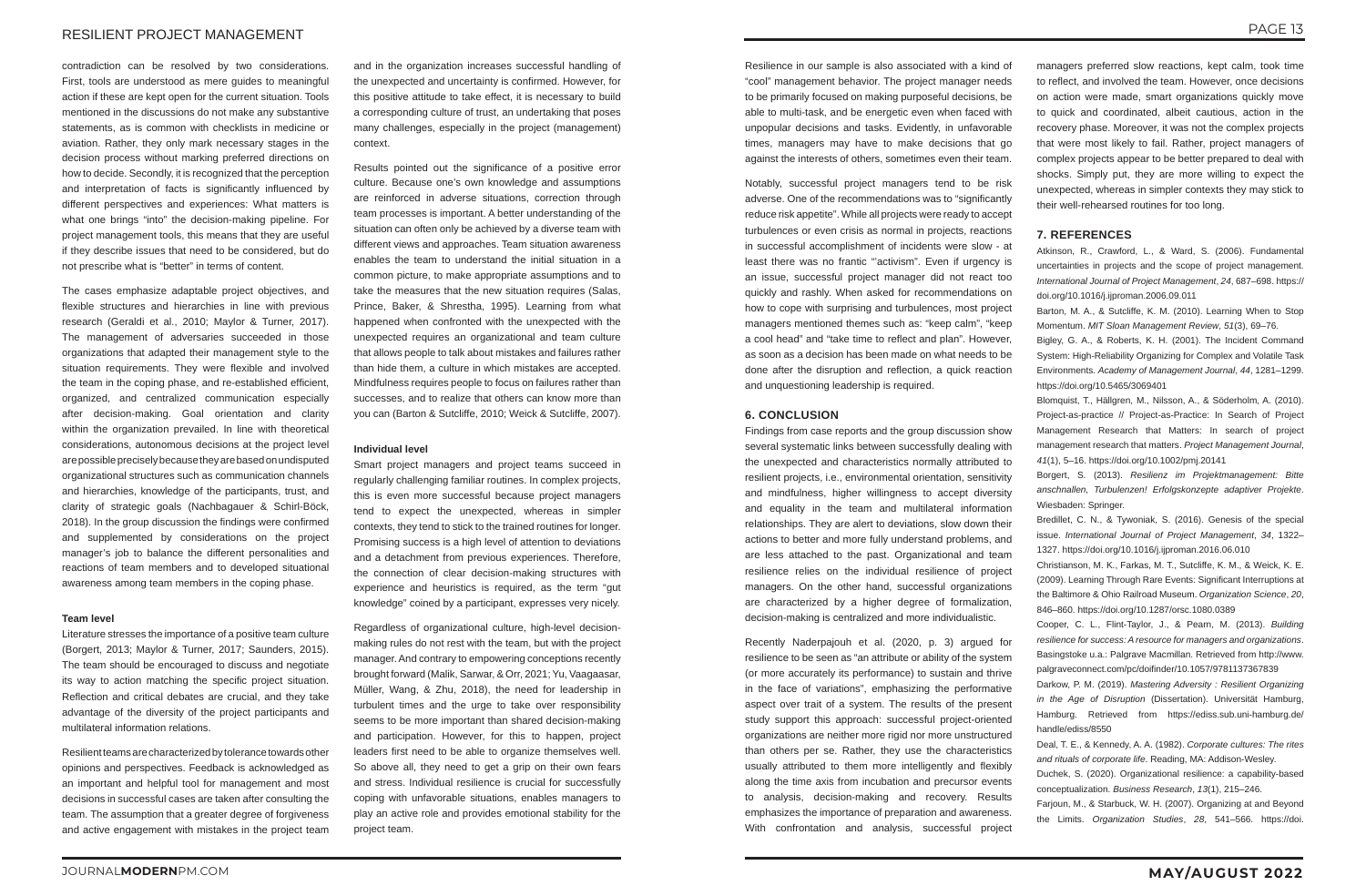# RESILIENT PROJECT MANAGEMENT

#### org/10.1177/0170840607076584

Fletcher, D., & Sarkar, M. (2013). Psychological Resilience. *European Psychologist*, *18*(1), 12–23. https://doi. org/10.1027/1016-9040/a000124

Flick, U. (2011). *Qualitative Sozialforschung: Eine Einführung*. Reinbek bei Hamburg: Rowohlt.

Geraldi, J. G., Lee-Kelley, L., & Kutsch, E. (2010). The Titanic sunk, so what? Project manager response to unexpected events. *International Journal of Project Management*, *28*, 547–558. https:// doi.org/10.1016/j.ijproman.2009.10.008

Hällgren, M., Rouleau, L., & Rond, M. de (2018). A Matter of Life or Death: How Extreme Context Research Matters for Management and Organization Studies. *The Academy of Management Annals*, *12*(1), 111–153. https://doi.org/10.5465/annals.2016.0017

Hamel, G., & Välikangas, L. (2003). The quest for resilience. *Harvard Business Review*, *81*(9), 52-63.

Johansen, A., Halvorsen, S. B., Haddadic, A., & Langlo, J. A. (2014). Uncertainty Management – A Methodological Framework Beyond "The Six W's". *Procedia - Social and Behavioral Sciences*, *119*, 566–575. https://doi.org/10.1016/j.sbspro.2014.03.063

Kayes, D. C. (2015). *Organizational resilience: How learning sustains organizations in crisis, disaster, and breakdown*. Oxford: Oxford University Press.

Kutsch, E., Hall, M., & Turner, N. (2016). *Project Resilience: The Art of Noticing, Interpreting, Preparing, Containing and Recovering*. London: Taylor & Francis.

La Porte, T. R. (1996). High Reliability Organizations: Unlikely, Demanding and At Risk. *Journal of Contingencies and Crisis Management*, *4*, 60–71. https://doi.org/10.1111/j.1468-5973.1996. tb00078.x

Malik, M., Sarwar, S., & Orr, S. (2021). Agile practices and performance: Examining the role of psychological empowerment. *International Journal of Project Management*, *39*, 10–20. https:// doi.org/10.1016/j.ijproman.2020.09.002

Masten, A. S. (2007). Resilience in developing systems: Progress and promise as the fourth wave rises. *Development and Psychopathology*, *19*, 921. https://doi.org/10.1017/ S0954579407000442

Maylor, H., & Turner, N. (2017). Understand, reduce, respond: Project complexity management theory and practice. *International Journal of Operations & Production Management*, *37*, 1076–1093. https://doi.org/10.1108/IJOPM-05-2016-0263

Merkus, S., Willems, T., Schipper, D., van Marrewijk, A., Koppenjan, J., Veenswijk, M., & Bakker, H. (2017). A Storm is Coming? Collective Sensemaking and Ambiguity in an Interorganizational Team Managing Railway System Disruptions. *Journal of Change Management*, *17*, 228–248. https://doi.org/10 .1080/14697017.2016.1219380

Nachbagauer, A. (2021). Managing complexity in projects: Extending the Cynefin framework. *Project Leadership and Society*, *2*, 100017. https://doi.org/10.1016/j.plas.2021.100017

Nachbagauer, A., & Schirl-Böck, I. (2018). Organizational

Maturity Beyond Risk Management: Successfully Managing the Unexpected. In G. Silvius & G. Karayaz (Eds.), *Developing Organizational Maturity for Effective Project Management* (pp. 78– 103). Hersey, PA: IGI Global.

Nachbagauer, A., & Schirl-Böck, I. (2019). Managing the unexpected in megaprojects: Riding the waves of resilience. *International Journal of Managing Projects in Business*, *12*, 694– 715. https://doi.org/10.1108/IJMPB-08-2018-0169

> Stingl, V., & Geraldi, J. G. (2017). Errors, lies and misunderstandings: Systematic review on behavioural decision making in projects. *International Journal of Project Management*, *35*, 121–135. https:// doi.org/10.1016/j.ijproman.2016.10.009

Nachbagauer, A., & Schirl-Böck, I. (2020). Coping with the unexpected: flexibility, resilience and culture. In M. Phillips (Ed.), *The Practitioner's Handbook of Project Performance: Agile, Waterfall and Beyond* (pp. 47–62). Milton Park: Taylor & Francis. Naderpajouh, N., Matinheikki, J., Keeys, L. A., Aldrich, D. P., & Linkov, I. (2020). Resilience and projects: An interdisciplinary crossroad. *Project Leadership and Society*, *1*, 100001. https://doi. org/10.1016/j.plas.2020.100001

Ong, A. D., Bergeman, C. S., & Boker, S. M. (2009). Resilience comes of age: Defining features in later adulthood. *Journal of Personality*, *77*, 1777–1804. https://doi.org/10.1111/j.1467- 6494.2009.00600.x

Ortiz-de-Mandojana, N., & Bansal, P. (2016). The long-term benefits of organizational resilience through sustainable business practices. *Strategic Management Journal*, *37*, 1615–1631. https:// doi.org/10.1002/smj.2410

Orton, J. D., & Weick, K. E. (1990). Loosely Coupled Systems: A Reconceptualization. *Academy of Management Review*, *15*, 203. https://doi.org/10.2307/258154

Perminova, O., Gustafsson, M., & Wikström, K. (2008). Defining uncertainty in projects – a new perspective. *International Journal of Project Management*, *26*, 73–79. https://doi.org/10.1016/j. ijproman.2007.08.005

Ramanujam, R. (2018). The Multiple Meanings and Models of Reliability in Organizational Research. In R. Ramanujam & K. H. Roberts (Eds.), *Organizing for reliability: A guide for research and practice* (pp. 17–33). Stanford, CA: Stanford Business Books.

Ramanujam, R., & Roberts, K. H. (Eds.) (2018). *Organizing for reliability: A guide for research and practice*. Stanford, CA: Stanford Business Books.

Rees, C. S., Breen, L. J., Cusack, L., & Hegney, D. (2015). Understanding individual resilience in the workplace: The international collaboration of workforce resilience model. *Frontiers in Psychology*, *6*, 73. https://doi.org/10.3389/fpsyg.2015.00073

Salas, E., Prince, C., Baker, D. P., & Shrestha, L. (1995). Situation Awareness in Team Performance: Implications for Measurement and Training. *Human Factors*, *37*, 123–136. https://doi. org/10.1518/001872095779049525

Saunders, F. C. (2015). Toward high reliability project organizing in safety-critical projects. *Project Management Journal*, *46*(3), 25–35.

Saunders, F. C., Gale, A. W., & Sherry, A. H. (2016). Responding to project uncertainty: Evidence for high reliability practices in large-scale safety–critical projects. *International Journal of*  *Project Management*, *34*, 1252–1265. https://doi.org/10.1016/j. ijproman.2016.06.008

Schumacher, J., Leppert, K., Gunzelmann, T., Strauß, B., & Brähler, E. (2005). Die Resilienzskala - Ein Instrument zur Erfassung der psychischen Widerstandsfähigkeit als Personmerkmal. *Zeitschrift* Für *Klinische Psychologie, Psychiatrie Und Psychotherapie*, *53*, 16–39.

Söderholm, A. (2008). Project management of unexpected events. *International Journal of Project Management*, *26*, 80–86. https:// doi.org/10.1016/j.ijproman.2007.08.016

Strauss, A. L., & Corbin, J. M. (1990). *Basics of qualitative research: Grounded theory procedures and techniques*. Newbury Park, CA: SAGE.

Sutcliffe, K. M., & Vogus, T. J. (2003). Organizing for Resilience. In K. S. Cameron, J. E. Dutton, & R. E. Quinn (Eds.), *Positive organizational scholarship: Foundations of a new discipline*  (pp. 94–110). San Francisco: Berrett-Koehler.

Sutcliffe, K. M., Vogus, T. J., & Dane, E. (2016). Mindfulness in Organizations: A Cross-Level Review. *Annual Review of Organizational Psychology and Organizational Behavior*, *3*(1), 55–81. https://doi.org/10.1146/annurev-orgpsych-041015-062531 Vakilzadeh, K., & Haase, A. (2021). The building blocks of organizational resilience: a review of the empirical literature. *Continuity & Resilience Review*, *3*(1), 1–21. https://doi.org/10.1108/ CRR-04-2020-0002

Välikangas, L. (2010). *The resilient organization: How adaptive cultures thrive even when strategy fails*. New York: McGraw Hill. Weick, K. E. (1988). Enacted sensemaking in crisis situations. *Journal of Management Studies*, *25*, 305–317. https://doi. org/10.1111/j.1467-6486.1988.tb00039.x

Weick, K. E. (1990). The Vulnerable System: An Analysis of the Tenerife Air Disaster. *Journal of Management*, *16*, 571–593. https://doi.org/10.1177/014920639001600304

Weick, K. E. (1993). The Collapse of Sensemaking in Organizations: The Mann Gulch Disaster. *Administrative Science Quarterly*, *38*, 628. https://doi.org/10.2307/2393339

Weick, K. E. (1995). *Sensemaking in Organizations*. Thousand Oaks, CA: SAGE.

Weick, K. E., & Sutcliffe, K. M. (2007). *Managing the unexpected: Resilient performance in an age of uncertainty* (2<sup>nd</sup>). San Francisco: Jossey-Bass.

Weick, K. E., Sutcliffe, K. M., & Obstfeld, D. (1999). *Organizing for high reliability: Processes of collective mindfulness*. Stanford, CA: JAI.

Wilson, S. M., & Ferch, S. R. (2005). Enhancing Resilience in the Workplace Through the Practice of Caring Relationships. *Organization Development Journal*, *23*(4), 45–60.

Wysocki, K. von, & Brown, K. S. (2019). *Effective Project* 

- *Management Traditional, Agile, Extreme, Hybrid Eighth Edition* (8<sup>th</sup> ed.). Hoboken, NJ: John Wiley & Sons.
- Yu, M., Vaagaasar, A. L., Müller, R., Wang, L., & Zhu, F. (2018). Empowerment: The key to horizontal leadership in projects. *International Journal of Project Management*, *36*, 992–1006. https://doi.org/10.1016/j.ijproman.2018.04.003